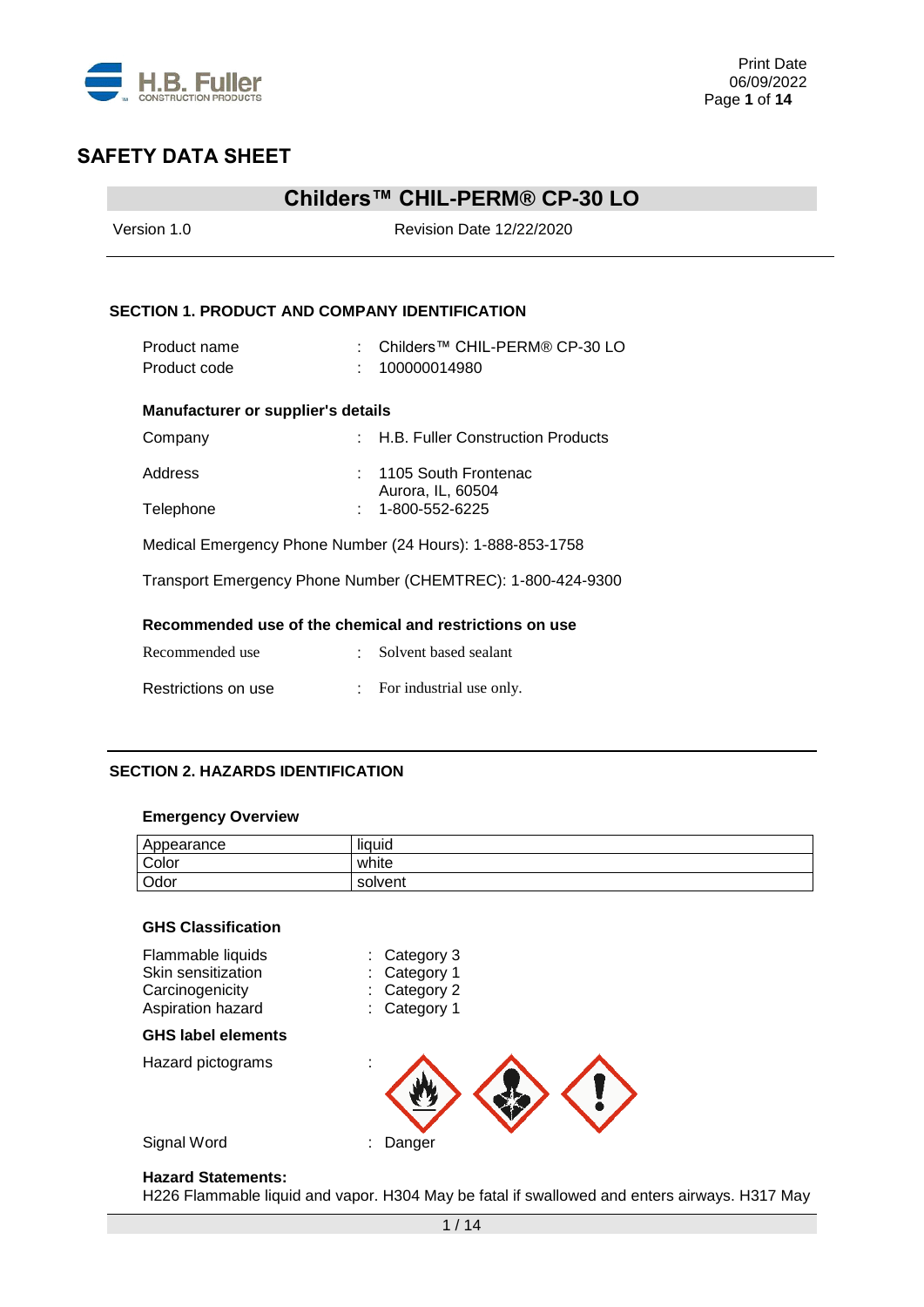

## **Childers™ CHIL-PERM® CP-30 LO**

Version 1.0 Revision Date 12/22/2020

cause an allergic skin reaction. H351 Suspected of causing cancer. **Precautionary Statements:** 

**Prevention:** P201 Obtain special instructions before use. P202 Do not handle until all safety precautions have been read and understood. P210 Keep away from heat/ sparks/ open flames/ hot surfaces. No smoking. P233 Keep container tightly closed. P240 Ground/bond container and receiving equipment. P241 Use explosion-proof electrical/ ventilating/ lighting/ equipment. P242 Use only non-sparking tools. P243 Take precautionary measures against static discharge. P261 Avoid breathing dust/ fume/ gas/ mist/ vapors/ spray. P272 Contaminated work clothing must not be allowed out of the workplace. P280 Wear protective gloves/ protective clothing/ eye protection/ face protection.

**Response:** P301 + P310 IF SWALLOWED: Immediately call a POISON CENTER/ doctor. P303 + P361 + P353 IF ON SKIN (or hair): Take off immediately all contaminated clothing. Rinse skin with water/ shower. P308 + P313 IF exposed or concerned: Get medical advice/ attention. P331 Do NOT induce vomiting. P333 + P313 If skin irritation or rash occurs: Get medical advice/ attention. P363 Wash contaminated clothing before reuse. P370 + P378 In case of fire: Use dry sand, dry chemical or alcohol-resistant foam to extinguish.

**Storage:** P403 + P235 Store in a well-ventilated place. Keep cool. P405 Store locked up. **Disposal:** P501 Dispose of contents/ container to an approved waste disposal plant.

#### **Potential Health Effects**

**Carcinogenicity:**

| <b>IARC</b> | Group 2B: Possibly carcinogenic to humans                 |                                                                |  |  |  |
|-------------|-----------------------------------------------------------|----------------------------------------------------------------|--|--|--|
|             | Paraffin waxes and                                        | 63449-39-8                                                     |  |  |  |
|             | Hydrocarbon waxes, chloro                                 |                                                                |  |  |  |
|             | titanium dioxide                                          | 13463-67-7                                                     |  |  |  |
|             | cumene                                                    | $98 - 82 - 8$                                                  |  |  |  |
|             | diantimony trioxide                                       | 1309-64-4                                                      |  |  |  |
|             | ethylbenzene                                              | $100-41-4$                                                     |  |  |  |
|             | naphthalene                                               | $91-20-3$                                                      |  |  |  |
| <b>OSHA</b> | equal to 0.1% is on OSHA's list of regulated carcinogens. | No component of this product present at levels greater than or |  |  |  |
| <b>NTP</b>  | Reasonably anticipated to be a human carcinogen           |                                                                |  |  |  |
|             | Paraffin waxes and                                        | 63449-39-8                                                     |  |  |  |
|             | Hydrocarbon waxes, chloro                                 |                                                                |  |  |  |
|             | cumene                                                    | $98 - 82 - 8$                                                  |  |  |  |
|             | naphthalene                                               | $91-20-3$                                                      |  |  |  |

### **SECTION 3. COMPOSITION/INFORMATION ON INGREDIENTS**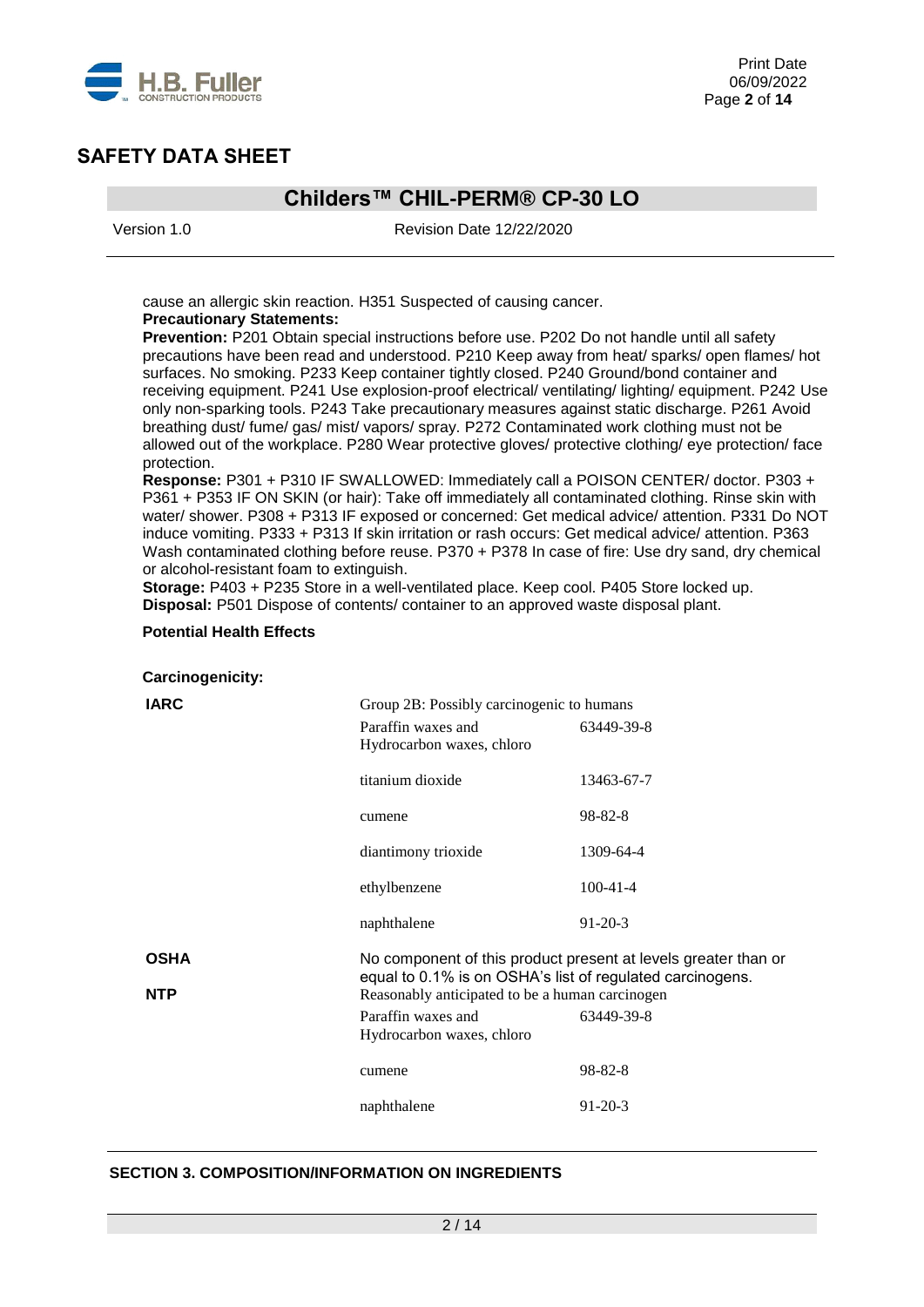

## **Childers™ CHIL-PERM® CP-30 LO**

Version 1.0 Revision Date 12/22/2020

Substance / Mixture : Mixture

### **Hazardous ingredients**

| Chemical name                                      | CAS-No.       | Concentration [%] |
|----------------------------------------------------|---------------|-------------------|
| Stoddard solvent                                   | 8052-41-3     | $30 - 50$         |
| calcium sulfate                                    | 7778-18-9     | $10 - 20$         |
| aluminium hydroxide                                | 21645-51-2    | $10 - 20$         |
| Paraffin waxes and Hydrocarbon waxes, chloro       | 63449-39-8    | $5 - 10$          |
| <b>Talc Non-Fibrous</b>                            | 14807-96-6    | $1 - 5$           |
| titanium dioxide                                   | 13463-67-7    | $1 - 5$           |
| trimethylbenzene                                   | 25551-13-7    | $1 - 5$           |
| 1,2,4-trimethylbenzene                             | 95-63-6       | $1 - 5$           |
| Rosin                                              | 8050-09-7     | $0.1 - 1$         |
| cumene                                             | 98-82-8       | $0.1 - 1$         |
| diantimony trioxide                                | 1309-64-4     | $0.1 - 1$         |
| tris(nonylphenyl) phosphite                        | 26523-78-4    | $0.1 - 1$         |
| ethylbenzene                                       | 100-41-4      | $0.1 - 1$         |
| naphthalene                                        | $91 - 20 - 3$ | $0.1 - 1$         |
| Actual concentration is withheld as a trade secret |               |                   |

Actual concentration is withheld as a trade secret

### **SECTION 4. FIRST AID MEASURES**

| General advice          | : Show this material safety data sheet to the doctor in<br>attendance.                                                                                                    |
|-------------------------|---------------------------------------------------------------------------------------------------------------------------------------------------------------------------|
| If inhaled              | $\therefore$ Move to fresh air.<br>If symptoms persist, call a physician.                                                                                                 |
| In case of skin contact | : Wash off with soap and water.<br>Get medical attention if irritation develops and persists.                                                                             |
| In case of eye contact  | : Flush eyes with water at least 15 minutes. Get medical<br>attention if eye irritation develops or persists.                                                             |
| If swallowed            | : Do NOT induce vomiting.<br>If victim is fully conscious, give a cupful of water.<br>Never give anything by mouth to an unconscious person.<br>Obtain medical attention. |

### **SECTION 5. FIRE-FIGHTING MEASURES**

| Suitable extinguishing media | : Use water spray, alcohol-resistant foam, dry chemical or<br>carbon dioxide. |
|------------------------------|-------------------------------------------------------------------------------|
| Specific hazards during fire | : Cool closed containers exposed to fire with water spray.                    |
|                              |                                                                               |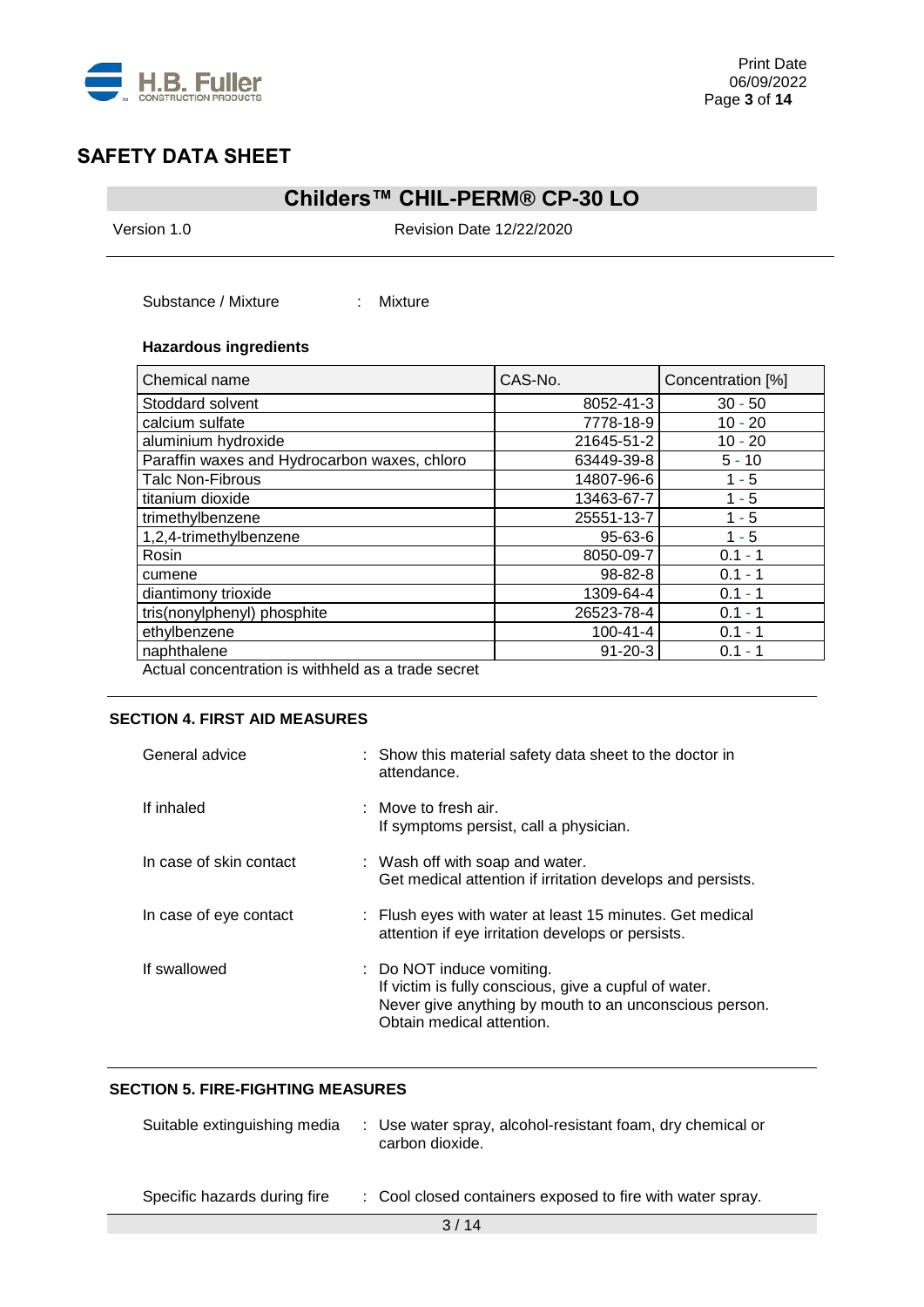

## **Childers™ CHIL-PERM® CP-30 LO**

| Version 1.0                                                               | <b>Revision Date 12/22/2020</b>                                                                                                                                                                         |  |  |  |  |
|---------------------------------------------------------------------------|---------------------------------------------------------------------------------------------------------------------------------------------------------------------------------------------------------|--|--|--|--|
| fighting<br>Special protective equipment<br>for fire-fighters             | $\therefore$ In the event of fire, wear self-contained breathing apparatus.<br>Use personal protective equipment.                                                                                       |  |  |  |  |
| <b>SECTION 6. ACCIDENTAL RELEASE MEASURES</b>                             |                                                                                                                                                                                                         |  |  |  |  |
| Personal precautions,<br>protective equipment and<br>emergency procedures | : Remove all sources of ignition.<br>Beware of vapors accumulating to form explosive<br>concentrations. Vapors can accumulate in low areas.<br>Refer to protective measures listed in sections 7 and 8. |  |  |  |  |
| Environmental precautions                                                 | : Prevent spreading over a wide area (e.g., by containment or                                                                                                                                           |  |  |  |  |

oil barriers).

### **SECTION 7. HANDLING AND STORAGE**

| Local/Total ventilation     | : Use only with adequate ventilation.                                                                                                                                                                                                                                                                         |
|-----------------------------|---------------------------------------------------------------------------------------------------------------------------------------------------------------------------------------------------------------------------------------------------------------------------------------------------------------|
| Advice on safe handling     | : Avoid inhalation of vapor or mist.<br>Do not use in areas without adequate ventilation.<br>Keep away from fire, sparks and heated surfaces.<br>Keep container closed when not in use.<br>Take precautionary measures against static discharges.                                                             |
| Conditions for safe storage | : Take measures to prevent the build up of electrostatic charge.<br>Use explosion-proof equipment.<br>Keep containers tightly closed in a dry, cool and well-<br>ventilated place.<br>Keep away from sources of ignition - No smoking.<br>Solvent vapors are heavier than air and may spread along<br>floors. |
| Materials to avoid          | : Strong oxidizing agents                                                                                                                                                                                                                                                                                     |

### **SECTION 8. EXPOSURE CONTROLS/PERSONAL PROTECTION**

### **Ingredients with workplace control parameters**

| Components | CAS-No. | Value type<br>(Form of | Control<br>parameters, | <b>Basis</b> |  |
|------------|---------|------------------------|------------------------|--------------|--|
| 11         |         |                        |                        |              |  |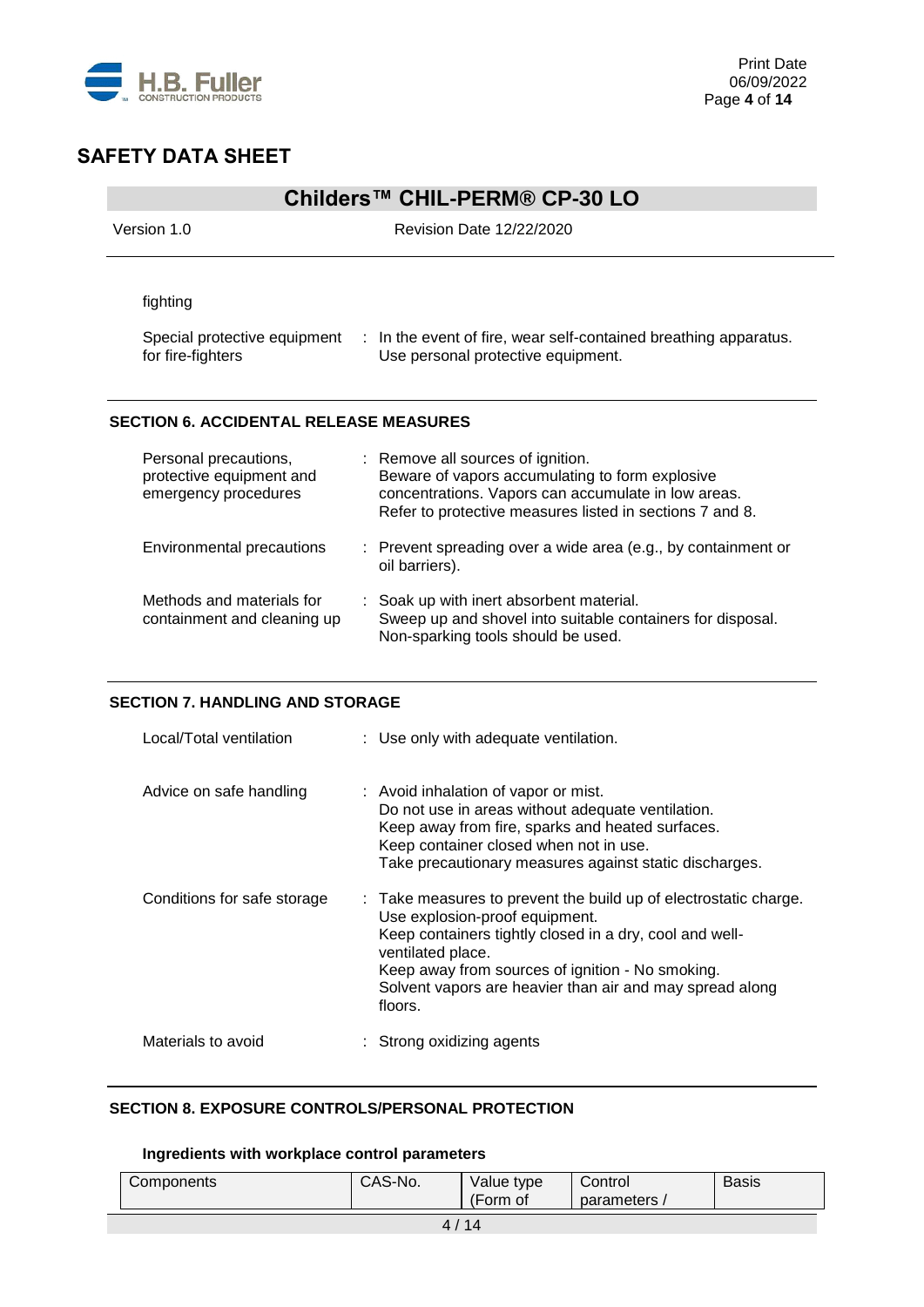

# **Childers™ CHIL-PERM® CP-30 LO**

Version 1.0 Revision Date 12/22/2020

|                         |            | exposure)                 | Permissible                   |                  |
|-------------------------|------------|---------------------------|-------------------------------|------------------|
|                         |            |                           | concentration                 |                  |
| Stoddard solvent        | 8052-41-3  | <b>TWA</b>                | 100 ppm                       | <b>ACGIH</b>     |
|                         |            | <b>TWA</b>                | 350 mg/m3                     | <b>NIOSH REL</b> |
|                         |            | $\mathsf C$               | 1,800 mg/m3                   | <b>NIOSH REL</b> |
|                         |            | <b>TWA</b>                | 500 ppm<br>2,900 mg/m3        | OSHA Z-1         |
|                         |            | <b>TWA</b>                | 100 ppm                       | OSHA P0          |
|                         |            |                           | 525 mg/m3                     |                  |
| calcium sulfate         | 7778-18-9  | TWA (total                | $15 \text{ mg/m}$             | OSHA Z-1         |
|                         |            | dust)                     |                               |                  |
|                         |            | <b>TWA</b>                | $5$ mg/m $3$                  | OSHA Z-1         |
|                         |            | (respirable               |                               |                  |
|                         |            | fraction)                 |                               |                  |
|                         |            | TWA (Total)               | 15 mg/m3                      | OSHA P0          |
|                         |            | <b>TWA</b>                | $5$ mg/m $3$                  | OSHA P0          |
|                         |            | (Respirable               |                               |                  |
|                         |            | fraction)<br><b>TWA</b>   |                               |                  |
|                         |            |                           | 10 mg/m3                      | <b>ACGIH</b>     |
|                         |            | (Inhalable<br>particulate |                               |                  |
|                         |            | matter)                   |                               |                  |
|                         |            | <b>TWA (Total</b>         | 15 mg/m3                      | OSHA P0          |
|                         |            | dust)                     |                               |                  |
|                         |            | <b>TWA</b>                | $5 \overline{\mathrm{mg}}$ m3 | OSHA P0          |
|                         |            | (respirable               |                               |                  |
|                         |            | dust fraction)            |                               |                  |
|                         |            | PEL (Total                | 10 mg/m3                      | <b>CAL PEL</b>   |
|                         |            | dust)                     |                               |                  |
|                         |            | PEL                       | $5$ mg/m $3$                  | <b>CAL PEL</b>   |
|                         |            | (respirable               |                               |                  |
|                         |            | dust fraction)            |                               |                  |
|                         |            | <b>TWA</b>                | 10 mg/m3                      | <b>ACGIH</b>     |
|                         |            | (Inhalable                |                               |                  |
|                         |            | particulate               |                               |                  |
|                         |            | matter)                   |                               |                  |
| aluminium hydroxide     | 21645-51-2 | <b>TWA</b>                | 1 $mg/m3$                     | <b>ACGIH</b>     |
|                         |            | (Respirable               |                               |                  |
|                         |            | particulate               |                               |                  |
|                         |            | matter)                   |                               |                  |
|                         |            | <b>TWA</b>                | 1 $mg/m3$                     | <b>ACGIH</b>     |
|                         |            | (Respirable               |                               |                  |
|                         |            | particulate               |                               |                  |
|                         |            | matter)                   |                               |                  |
| <b>Talc Non-Fibrous</b> | 14807-96-6 | TWA (Dust)                | 20 Million                    | OSHA Z-3         |
|                         |            |                           | particles per cubic           |                  |
|                         |            |                           | foot                          |                  |
|                         |            | <b>TWA</b>                | $2$ mg/m $3$                  | OSHA P0          |
|                         |            | (Respirable<br>fraction)  |                               |                  |
|                         |            |                           |                               |                  |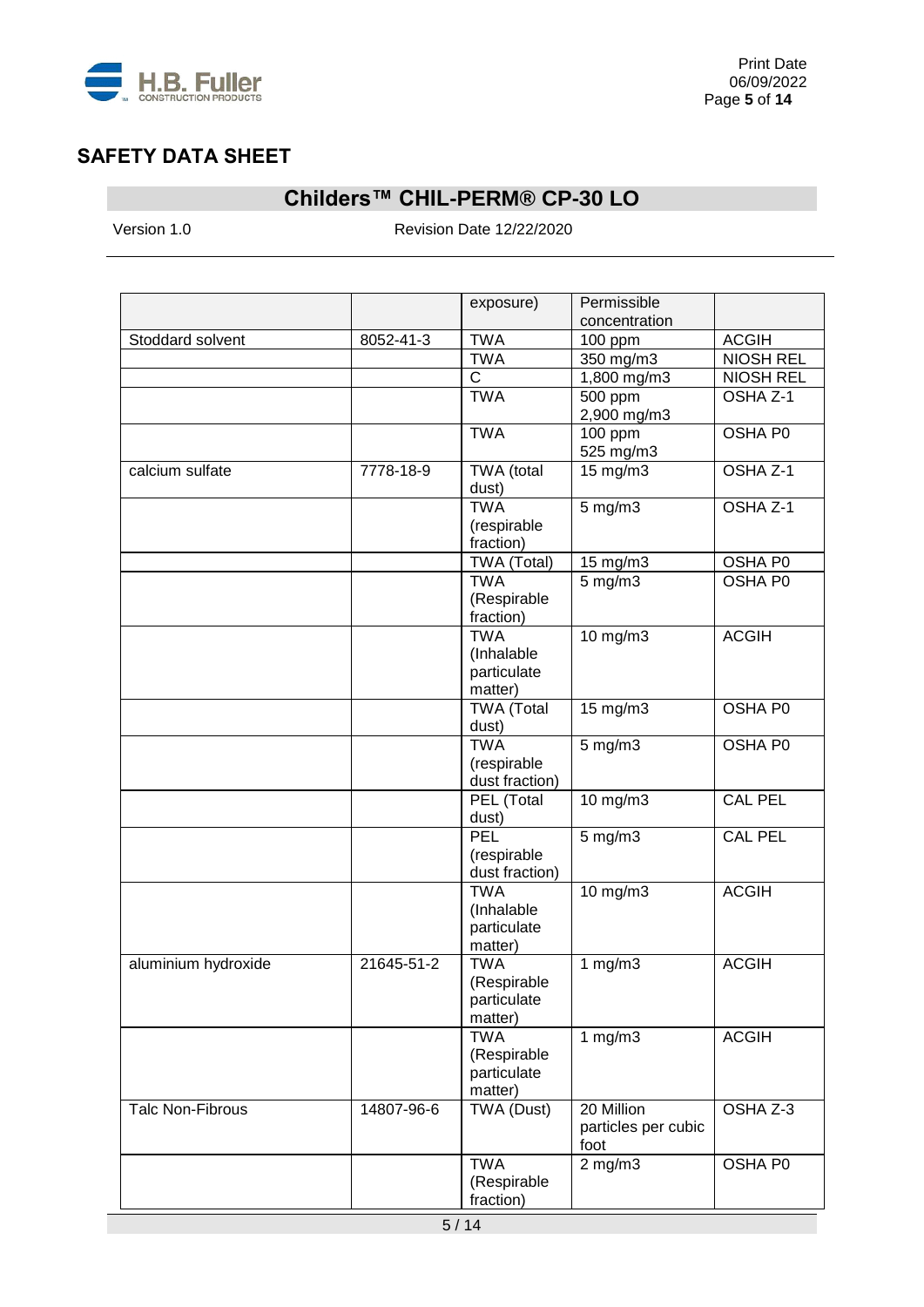

# **Childers™ CHIL-PERM® CP-30 LO**

Version 1.0 Revision Date 12/22/2020

|                     |                | <b>TWA</b><br>(Respirable<br>particulate<br>matter) | $2$ mg/m $3$          | <b>ACGIH</b>     |
|---------------------|----------------|-----------------------------------------------------|-----------------------|------------------|
|                     |                | <b>TWA</b><br>(respirable<br>dust fraction)         | $2$ mg/m $3$          | OSHA P0          |
| titanium dioxide    | 13463-67-7     | <b>TWA</b>                                          | 10 mg/m3              | <b>ACGIH</b>     |
|                     |                | TWA (total<br>dust)                                 | 15 mg/m3              | OSHA Z-1         |
|                     |                | TWA (Total)                                         | 10 mg/m3              | OSHA P0          |
|                     |                | <b>TWA (Total</b><br>dust)                          | 10 mg/m3              | OSHA P0          |
| trimethylbenzene    | 25551-13-7     | <b>TWA</b>                                          | 25 ppm                | <b>ACGIH</b>     |
|                     |                | <b>TWA</b>                                          | 25 ppm<br>125 mg/m3   | OSHA P0          |
| cumene              | 98-82-8        | <b>TWA</b>                                          | 50 ppm                | <b>ACGIH</b>     |
|                     |                | <b>TWA</b>                                          | 50 ppm<br>245 mg/m3   | <b>NIOSH REL</b> |
|                     |                | <b>TWA</b>                                          | 50 ppm<br>245 mg/m3   | OSHA Z-1         |
|                     |                | <b>TWA</b>                                          | 50 ppm<br>245 mg/m3   | OSHA P0          |
|                     |                | PEL                                                 | 50 ppm<br>245 mg/m3   | <b>CAL PEL</b>   |
| diantimony trioxide | 1309-64-4      | <b>TWA</b>                                          | $0.5$ mg/m $3$        | OSHA Z-1         |
|                     |                | <b>TWA</b>                                          | $0.5$ mg/m $3$        | <b>OSHA P0</b>   |
|                     |                | <b>TWA</b>                                          | $0.5$ mg/m $3$        | <b>ACGIH</b>     |
| ethylbenzene        | $100 - 41 - 4$ | <b>TWA</b>                                          | 20 ppm                | <b>ACGIH</b>     |
|                     |                | <b>STEL</b>                                         | $\overline{1}$ 25 ppm | <b>ACGIH</b>     |
|                     |                | <b>TWA</b>                                          | 100 ppm<br>435 mg/m3  | OSHA Z-1         |
|                     |                | <b>TWA</b>                                          | 100 ppm<br>435 mg/m3  | OSHA P0          |
|                     |                | <b>STEL</b>                                         | 125 ppm<br>545 mg/m3  | OSHA P0          |
|                     |                | PEL                                                 | 5 ppm<br>22 mg/m3     | <b>CAL PEL</b>   |
|                     |                | <b>STEL</b>                                         | 30 ppm<br>130 mg/m3   | <b>CAL PEL</b>   |
| naphthalene         | $91 - 20 - 3$  | <b>TWA</b>                                          | 10 ppm                | <b>ACGIH</b>     |
|                     |                | <b>STEL</b>                                         | 15 ppm                | <b>ACGIH</b>     |
|                     |                | <b>TWA</b>                                          | 10 ppm<br>50 mg/m3    | <b>NIOSH REL</b> |
|                     |                | <b>ST</b>                                           | 15 ppm<br>75 mg/m3    | NIOSH REL        |
|                     |                | <b>TWA</b>                                          | 10 ppm<br>50 mg/m3    | OSHA Z-1         |
|                     |                | <b>TWA</b>                                          | 10 ppm                | OSHA P0          |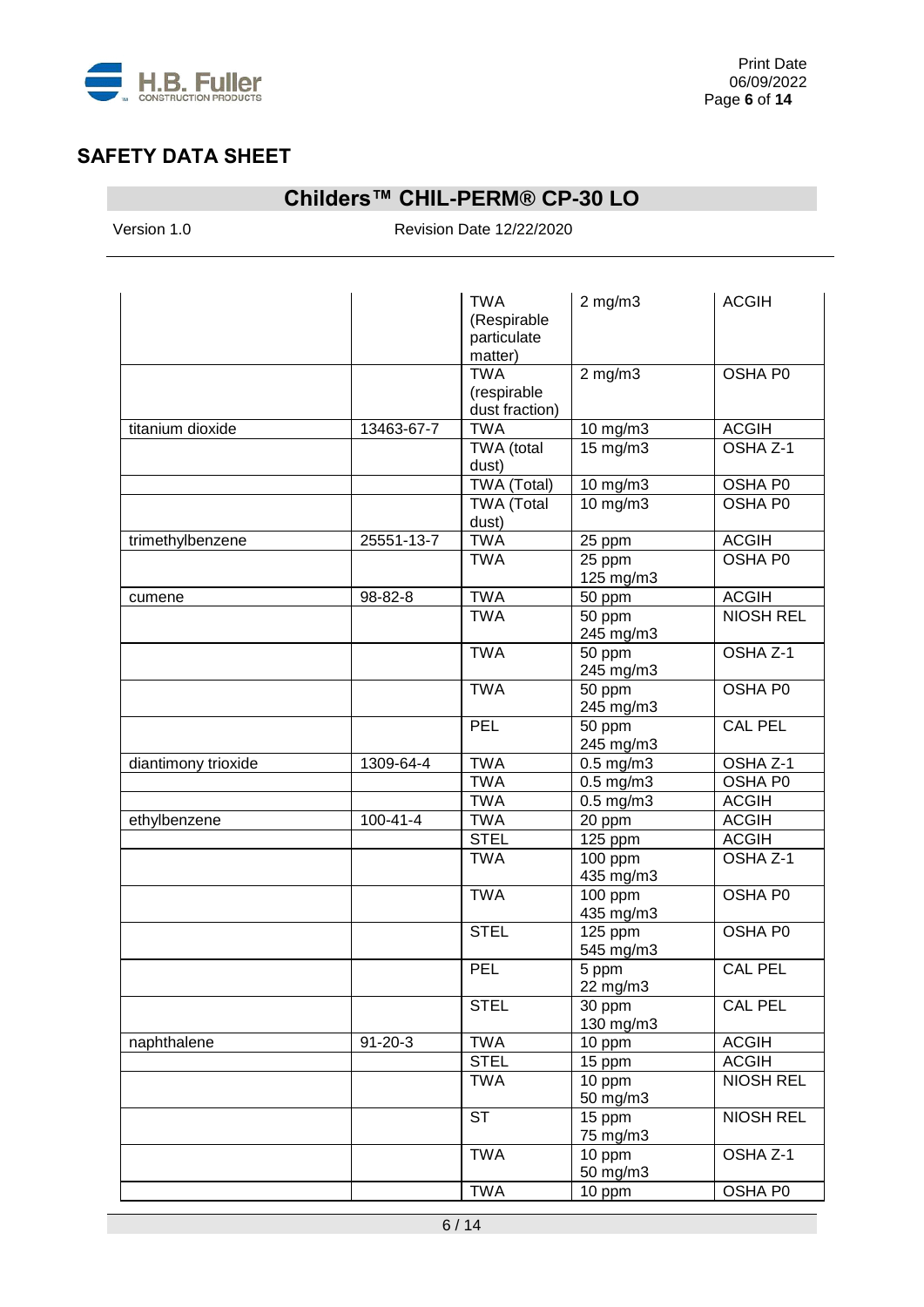

## **Childers™ CHIL-PERM® CP-30 LO**

Version 1.0 Revision Date 12/22/2020

|                               |                      |                                                                                | 50 mg/m3                                                                                                                                                                                |                |
|-------------------------------|----------------------|--------------------------------------------------------------------------------|-----------------------------------------------------------------------------------------------------------------------------------------------------------------------------------------|----------------|
|                               |                      | <b>STEL</b>                                                                    | 15 ppm                                                                                                                                                                                  | OSHA P0        |
|                               |                      |                                                                                | 75 mg/m3                                                                                                                                                                                |                |
|                               |                      | PEL                                                                            | $0.1$ ppm                                                                                                                                                                               | <b>CAL PEL</b> |
|                               |                      |                                                                                | $0.5$ mg/m $3$                                                                                                                                                                          |                |
| <b>Engineering measures</b>   |                      | minimize exposures.                                                            | : Use local exhaust ventilation or other engineering controls to                                                                                                                        |                |
| Personal protective equipment |                      |                                                                                |                                                                                                                                                                                         |                |
| Respiratory protection        |                      |                                                                                | : Use respiratory protection unless adequate local exhaust<br>ventilation is provided or exposure assessment demonstrates<br>that exposures are within recommended exposure guidelines. |                |
| Filter type                   | : Organic vapor Type |                                                                                |                                                                                                                                                                                         |                |
| Hand protection               |                      |                                                                                |                                                                                                                                                                                         |                |
| Material                      | Nitrile rubber       |                                                                                |                                                                                                                                                                                         |                |
| Eye protection                |                      | : Safety glasses with side-shields                                             |                                                                                                                                                                                         |                |
| Hygiene measures              |                      | : Avoid contact with skin, eyes and clothing.<br>Provide adequate ventilation. |                                                                                                                                                                                         |                |

### **SECTION 9. PHYSICAL AND CHEMICAL PROPERTIES**

| Appearance<br>Color<br>Odor<br><b>Odor Threshold</b>     | : liquid<br>: white<br>: solvent<br>: No data available                                                              |
|----------------------------------------------------------|----------------------------------------------------------------------------------------------------------------------|
| Melting point/freezing point                             | : is not determined                                                                                                  |
| Boiling point/boiling range                              | $:$ is not determined                                                                                                |
| Flash point<br>Evaporation rate<br>Upper explosion limit | : 38 °CMethod: Pensky-Martens closed cup<br>$:$ is not determined<br>: Upper flammability limit<br>is not determined |
| Lower explosion limit                                    | : Lower flammability limit<br>is not determined                                                                      |
| Density<br>Solubility(ies)                               | : 9.3 - 9.9 lb/gal                                                                                                   |
| Water solubility                                         | $:$ is not determined                                                                                                |
| Partition coefficient: n-<br>octanol/water               | : No data available                                                                                                  |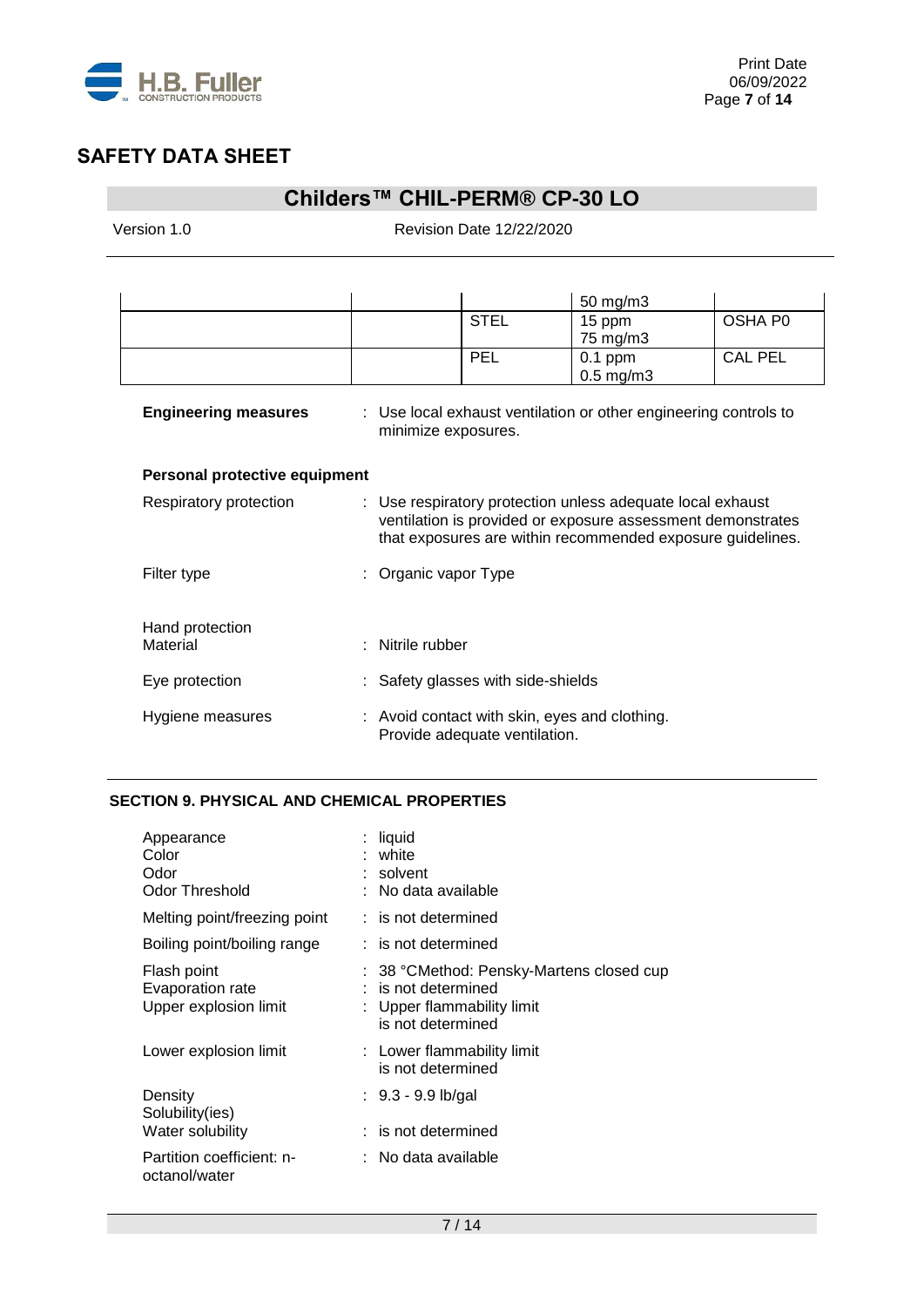

## **Childers™ CHIL-PERM® CP-30 LO**

Version 1.0 Revision Date 12/22/2020

| Autoignition temperature                                     | $:$ is not determined        |
|--------------------------------------------------------------|------------------------------|
| Viscosity<br>Viscosity, kinematic<br>VOC, less water, in g/l | $:$ is not determined<br>469 |

### **SECTION 10. STABILITY AND REACTIVITY**

| Chemical stability                    | : The product is chemically stable.        |
|---------------------------------------|--------------------------------------------|
| Possibility of hazardous<br>reactions | : Hazardous polymerization does not occur. |
| Conditions to avoid                   | : Heat, flames and sparks.                 |
| Hazardous decomposition<br>products   | : Stable under normal conditions.          |

### **SECTION 11. TOXICOLOGICAL INFORMATION**

#### **Acute toxicity**

| Product:                                       |                                                                                                                        |
|------------------------------------------------|------------------------------------------------------------------------------------------------------------------------|
| Acute oral toxicity                            | : Acute toxicity estimate : $>$ 5,000 mg/kg<br>Method: Calculation method                                              |
| Acute inhalation toxicity                      | : Acute toxicity estimate : $> 200$ mg/l<br>Exposure time: 4 h<br>Test atmosphere: vapor<br>Method: Calculation method |
| Acute dermal toxicity                          | : Acute toxicity estimate : $>$ 5,000 mg/kg<br>Method: Calculation method                                              |
| <b>Components:</b>                             |                                                                                                                        |
| 1,2,4-trimethylbenzene:<br>Acute oral toxicity | : LD50 Oral Rat: 3,400 mg/kg                                                                                           |
| Acute inhalation toxicity                      | : LC50 Rat: 18 mg/l<br>Exposure time: 4 h<br>Test atmosphere: vapor                                                    |
| Acute dermal toxicity                          | : LD50 Dermal Rabbit: $>$ 3,160 mg/kg                                                                                  |
| cumene:                                        |                                                                                                                        |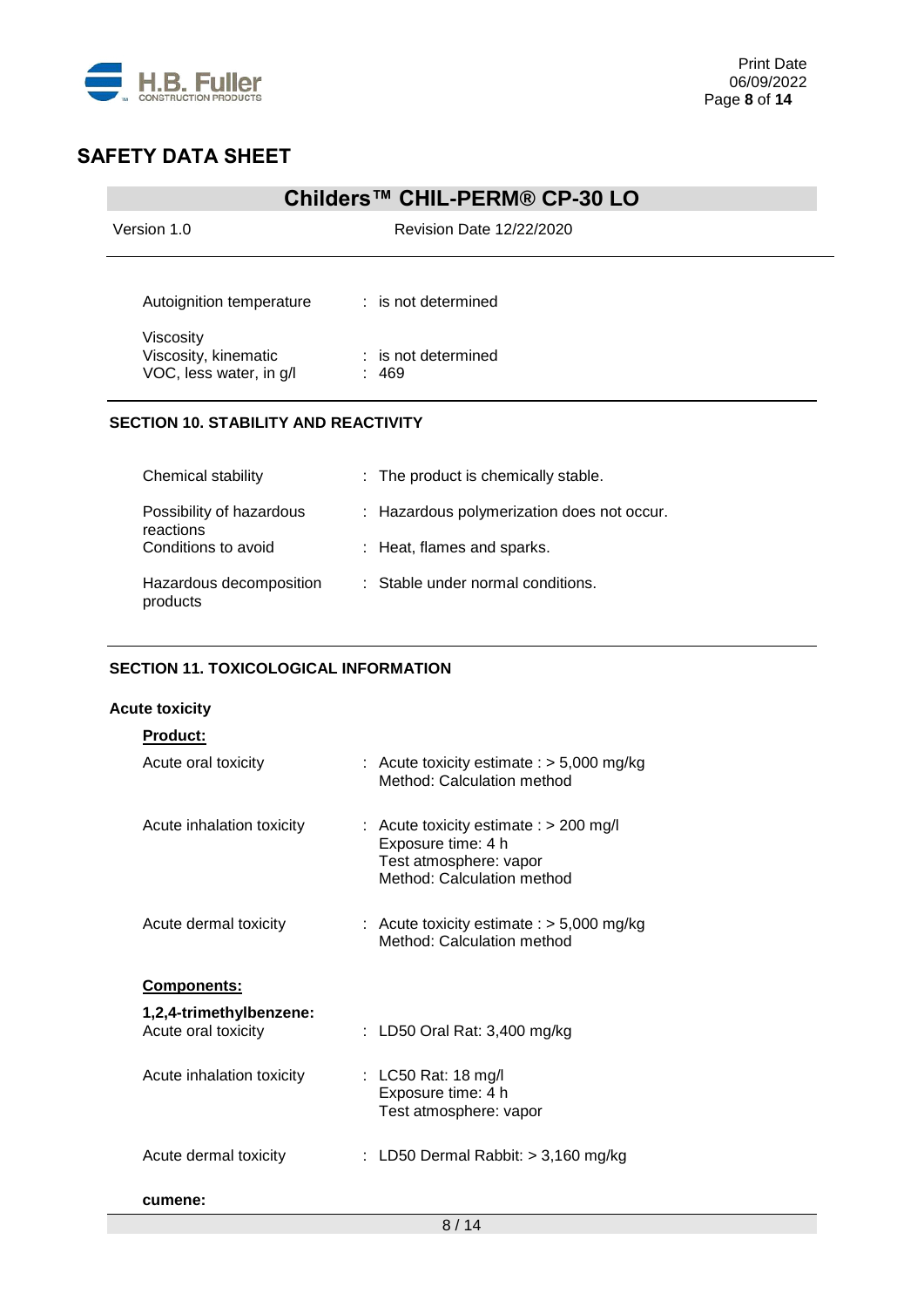

| Childers™ CHIL-PERM® CP-30 LO             |                                                                       |  |
|-------------------------------------------|-----------------------------------------------------------------------|--|
| Version 1.0                               | Revision Date 12/22/2020                                              |  |
|                                           |                                                                       |  |
| Acute oral toxicity                       | : LD50 Oral Rat: 1,400 mg/kg                                          |  |
| ethylbenzene:                             |                                                                       |  |
| Acute oral toxicity                       | : LD50 Oral Rat: 3,500 mg/kg                                          |  |
| Acute inhalation toxicity                 | : LC50 Rat: 17.2 mg/l<br>Exposure time: 4 h<br>Test atmosphere: vapor |  |
| <b>Skin corrosion/irritation</b>          |                                                                       |  |
| No data available                         |                                                                       |  |
| Serious eye damage/eye irritation         |                                                                       |  |
| No data available                         |                                                                       |  |
| <b>Respiratory or skin sensitization</b>  |                                                                       |  |
| No data available                         |                                                                       |  |
| Germ cell mutagenicity                    |                                                                       |  |
| No data available                         |                                                                       |  |
| Carcinogenicity                           |                                                                       |  |
| No data available                         |                                                                       |  |
| <b>Reproductive toxicity</b>              |                                                                       |  |
| No data available                         |                                                                       |  |
| <b>STOT-single exposure</b>               |                                                                       |  |
| No data available                         |                                                                       |  |
| <b>STOT-repeated exposure</b>             |                                                                       |  |
| No data available                         |                                                                       |  |
| <b>Aspiration toxicity</b>                |                                                                       |  |
| No data available                         |                                                                       |  |
|                                           |                                                                       |  |
| <b>SECTION 12. ECOLOGICAL INFORMATION</b> |                                                                       |  |

### **Ecotoxicity**

### **Components: calcium sulfate :**

Toxicity to fish : LC50 (Pimephales promelas (fathead minnow)): > 1,970 mg/l Exposure time: 96 h Test Method: static test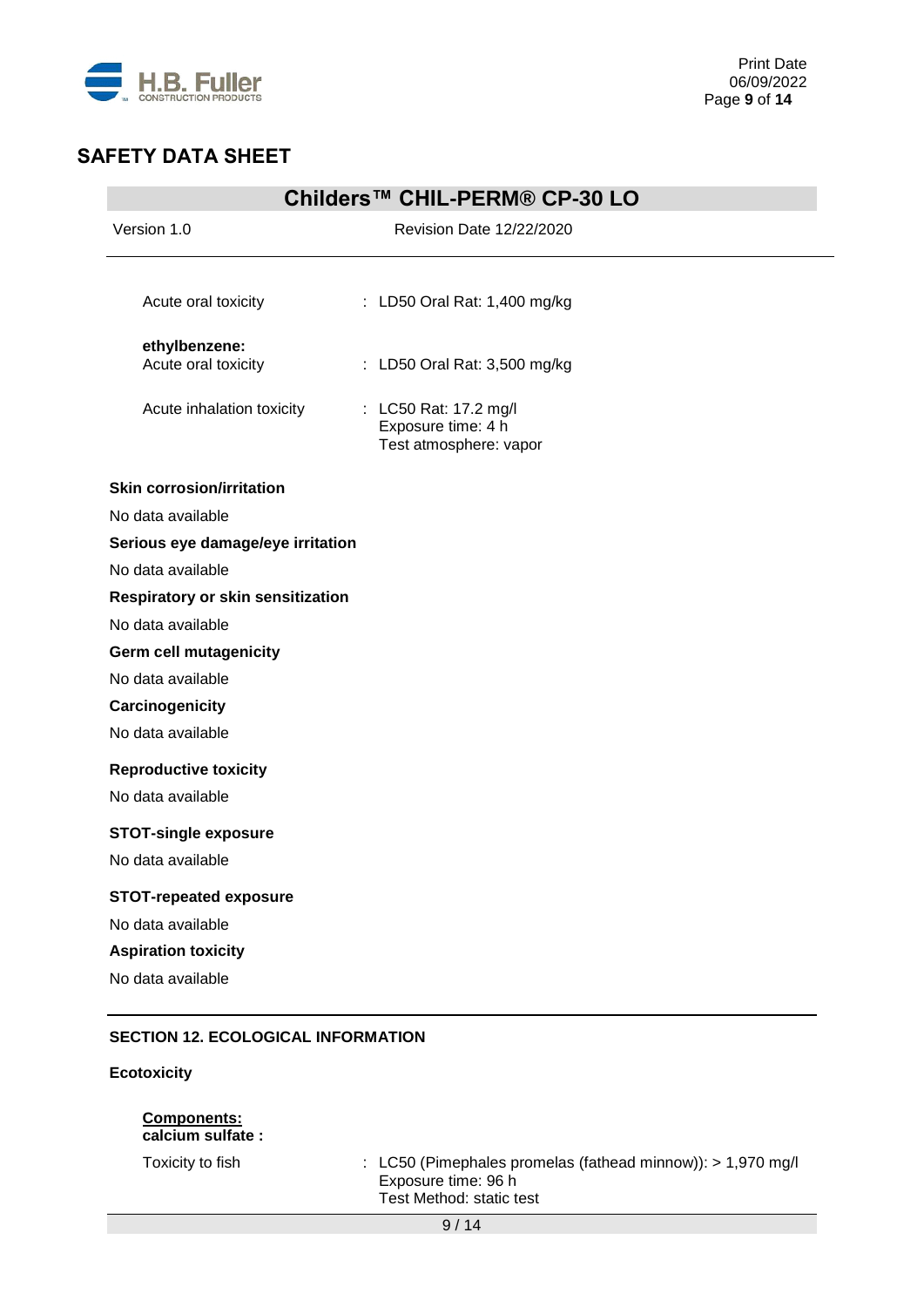

# **Childers™ CHIL-PERM® CP-30 LO**

Version 1.0 Revision Date 12/22/2020

| Paraffin waxes and Hydrocarbon waxes, chloro:          |                                                                                                                                      |
|--------------------------------------------------------|--------------------------------------------------------------------------------------------------------------------------------------|
| Toxicity to fish                                       | : LC50 (Oncorhynchus mykiss (rainbow trout)): > 0.0109 mg/l<br>Exposure time: 96 h<br>Test Method: flow-through test                 |
| 1,2,4-trimethylbenzene:                                |                                                                                                                                      |
| Toxicity to fish                                       | : LC50 (Pimephales promelas (fathead minnow)): 7.19 - 8.28<br>mg/l<br>Exposure time: 96 h<br>Test Method: flow-through test          |
| Toxicity to daphnia and other<br>aquatic invertebrates | : EC50 (Daphnia magna (Water flea)): 6.14 mg/l<br>Exposure time: 48 h<br>Test Method: static test                                    |
| Rosin:                                                 |                                                                                                                                      |
| aquatic invertebrates                                  | Toxicity to daphnia and other : EC50 (Daphnia magna (Water flea)): 3.8 - 5.4 mg/l<br>Exposure time: 48 h<br>Test Method: static test |
| cumene:                                                |                                                                                                                                      |
| Toxicity to fish                                       | : LC50 (Oncorhynchus mykiss (rainbow trout)): 2.7 mg/l<br>Exposure time: 96 h<br>Test Method: semi-static test                       |
| Toxicity to daphnia and other<br>aquatic invertebrates | : EC50 (Daphnia magna (Water flea)): 0.6 mg/l<br>Exposure time: 48 h<br>Test Method: static test                                     |
| Toxicity to algae                                      | : EC50 (Pseudokirchneriella subcapitata (microalgae)): 2.6 mg/l<br>Exposure time: 72 h<br>Test Type: flow-through test               |
| diantimony trioxide :                                  |                                                                                                                                      |
| Toxicity to fish                                       | : LC50 (Pimephales promelas (fathead minnow)): $> 80$ mg/l<br>Exposure time: 96 h<br>Test Method: static test                        |
| Toxicity to algae                                      | : EC50 (Pseudokirchneriella subcapitata (microalgae)): 0.63 -<br>$0.8$ mg/l<br>Exposure time: 72 h<br>Test Type: flow-through test   |
| tris(nonylphenyl) phosphite :                          |                                                                                                                                      |
| Toxicity to fish                                       | : LC50 (Brachydanio rerio (zebrafish)): 10 mg/l<br>Exposure time: 96 h<br>Test Method: static test                                   |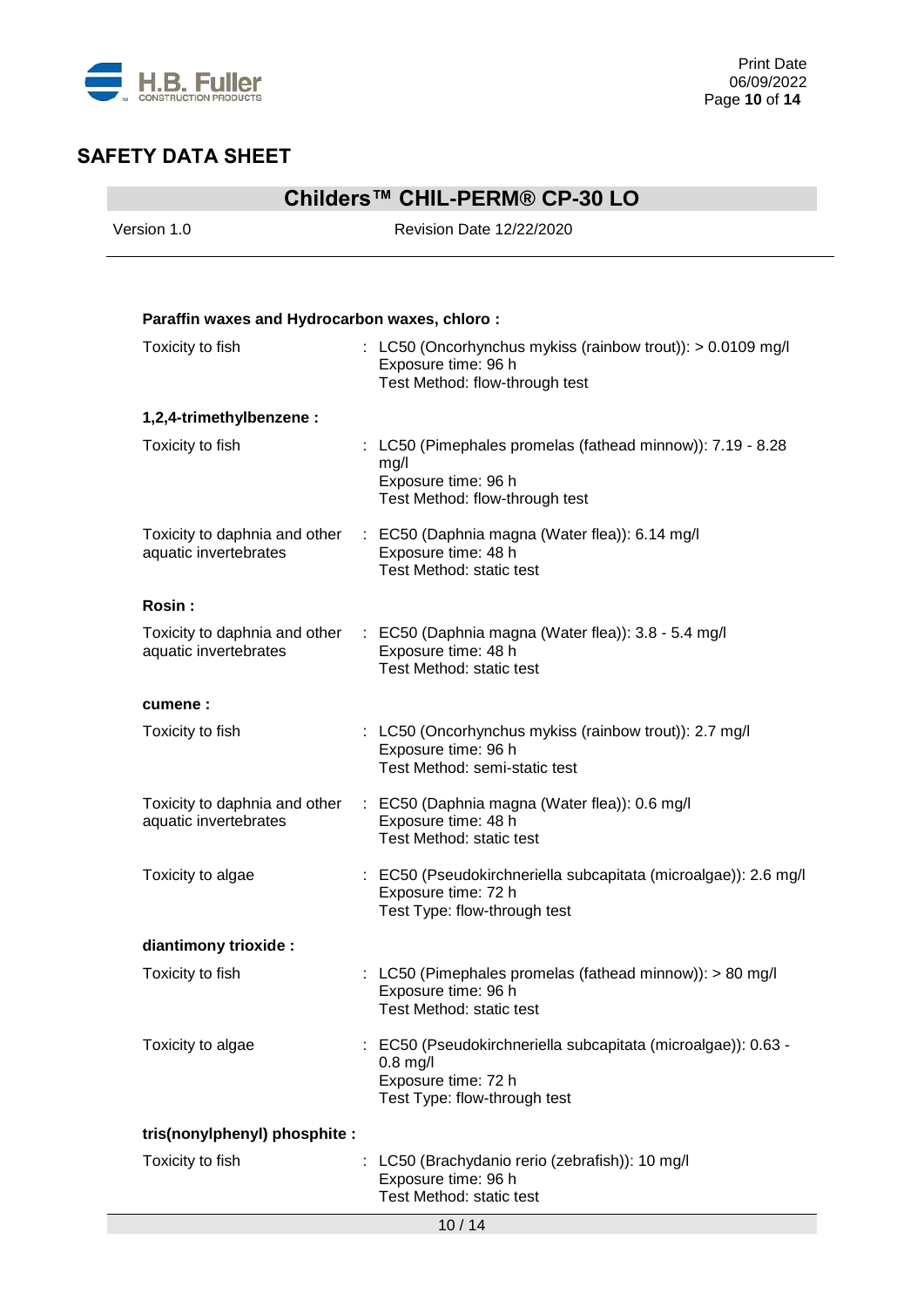

| Childers™ CHIL-PERM® CP-30 LO                          |                                                                                                                   |  |
|--------------------------------------------------------|-------------------------------------------------------------------------------------------------------------------|--|
| Version 1.0                                            | Revision Date 12/22/2020                                                                                          |  |
|                                                        |                                                                                                                   |  |
| Toxicity to daphnia and other<br>aquatic invertebrates | : EC50 (Daphnia magna (Water flea)): 0.42 mg/l<br>Exposure time: 48 h<br>Test Method: static test                 |  |
| naphthalene :                                          |                                                                                                                   |  |
| Toxicity to fish                                       | : LC50 (Oncorhynchus mykiss (rainbow trout)): 0.91 - 2.82 mg/l<br>Exposure time: 96 h<br>Test Method: static test |  |
| Toxicity to daphnia and other<br>aquatic invertebrates | : EC50 (Daphnia magna (Water flea)): 1.09 - 3.4 mg/l<br>Exposure time: 48 h<br>Test Method: static test           |  |
| Toxicity to algae                                      | : EC50 (Skeletonema costatum (marine diatom)): 0.4 mg/l<br>Exposure time: 72 h<br>Test Type: flow-through test    |  |
| Persistence and degradability                          |                                                                                                                   |  |
| No data available<br><b>Bioaccumulative potential</b>  |                                                                                                                   |  |
| <b>Mobility in soil</b>                                |                                                                                                                   |  |
| No data available                                      |                                                                                                                   |  |
| Other adverse effects                                  |                                                                                                                   |  |
| No data available                                      |                                                                                                                   |  |

### **SECTION 13. DISPOSAL CONSIDERATIONS**

### **Disposal methods**

Waste from residues : This product meets the definition of hazardous waste under the U.S. EPA Hazardous Waste Regulations 40 CFR 261. It is ignitable waste class D001. Disposal via incineration is recommended. Consult your state, local, or provincial authorities for more restrictive requirements. The hazard and precautionary statements displayed on the label also apply to any residues left in the container.

### **SECTION 14. TRANSPORT INFORMATION**

### **Special precautions for user**

Not applicable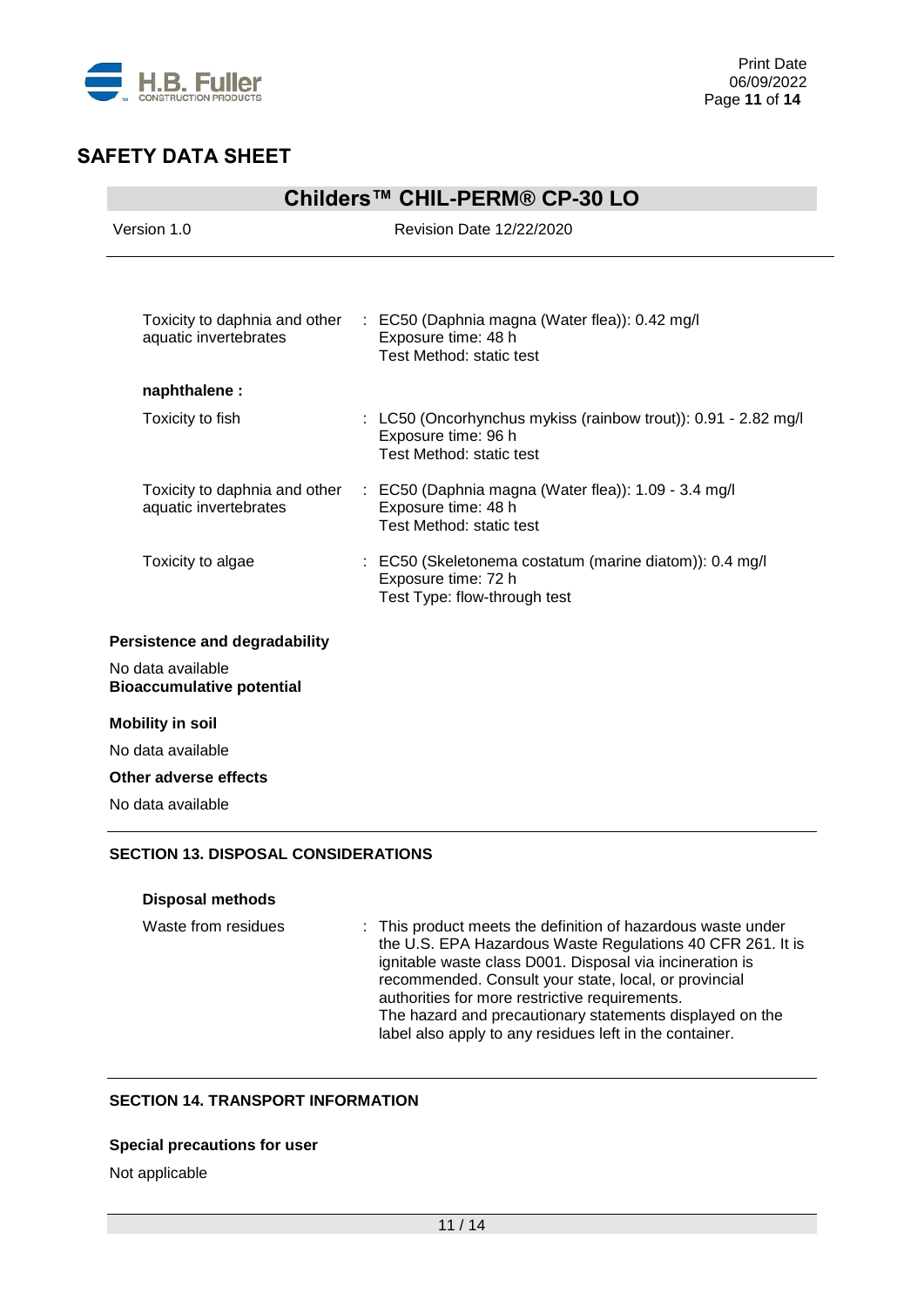

## **Childers™ CHIL-PERM® CP-30 LO**

Version 1.0 Revision Date 12/22/2020

#### **Domestic regulation**

| <b>49 CFR</b>                    |                    |
|----------------------------------|--------------------|
| UN/ID/NA number                  | : 1139             |
| Proper shipping name             | : Coating solution |
| Class                            | : 3                |
| Packing group                    | : III              |
| Labels                           | : 3                |
| <b>ERG Code</b>                  | : 127              |
| Marine pollutant                 | no                 |
| <b>International Regulations</b> |                    |
| <b>IATA-DGR</b>                  |                    |
| UN/ID No.                        | 1139               |

| UN/ID NO.                                   | -1139                   |
|---------------------------------------------|-------------------------|
| Proper shipping name                        | : Coating solution      |
| Packing group                               | Ш                       |
| Labels                                      | - 3                     |
| Packing instruction<br>(passenger aircraft) | : Transport forbidden   |
| <b>IMDG-Code</b>                            |                         |
| UN number                                   | : 1139                  |
| Proper shipping name                        | <b>COATING SOLUTION</b> |
| Class                                       | : 3                     |
| Packing group                               | -III                    |
| Labels                                      | : 3                     |
| EmS Code                                    | : F-E, <u>S-E</u>       |
| Marine pollutant                            | no                      |

### **Transport in bulk according to Annex II of MARPOL 73/78 and the IBC Code**

Not applicable for product as supplied.

### **SECTION 15. REGULATORY INFORMATION**

| SARA 311/312 Hazards | : Flammable (gases, aerosols, liquids, or solids)<br>Respiratory or skin sensitization<br>Aspiration hazard<br>Carcinogenicity |
|----------------------|--------------------------------------------------------------------------------------------------------------------------------|
| <b>SARA 302</b>      | : This material does not contain any components with a section 302<br>EHS TPO.                                                 |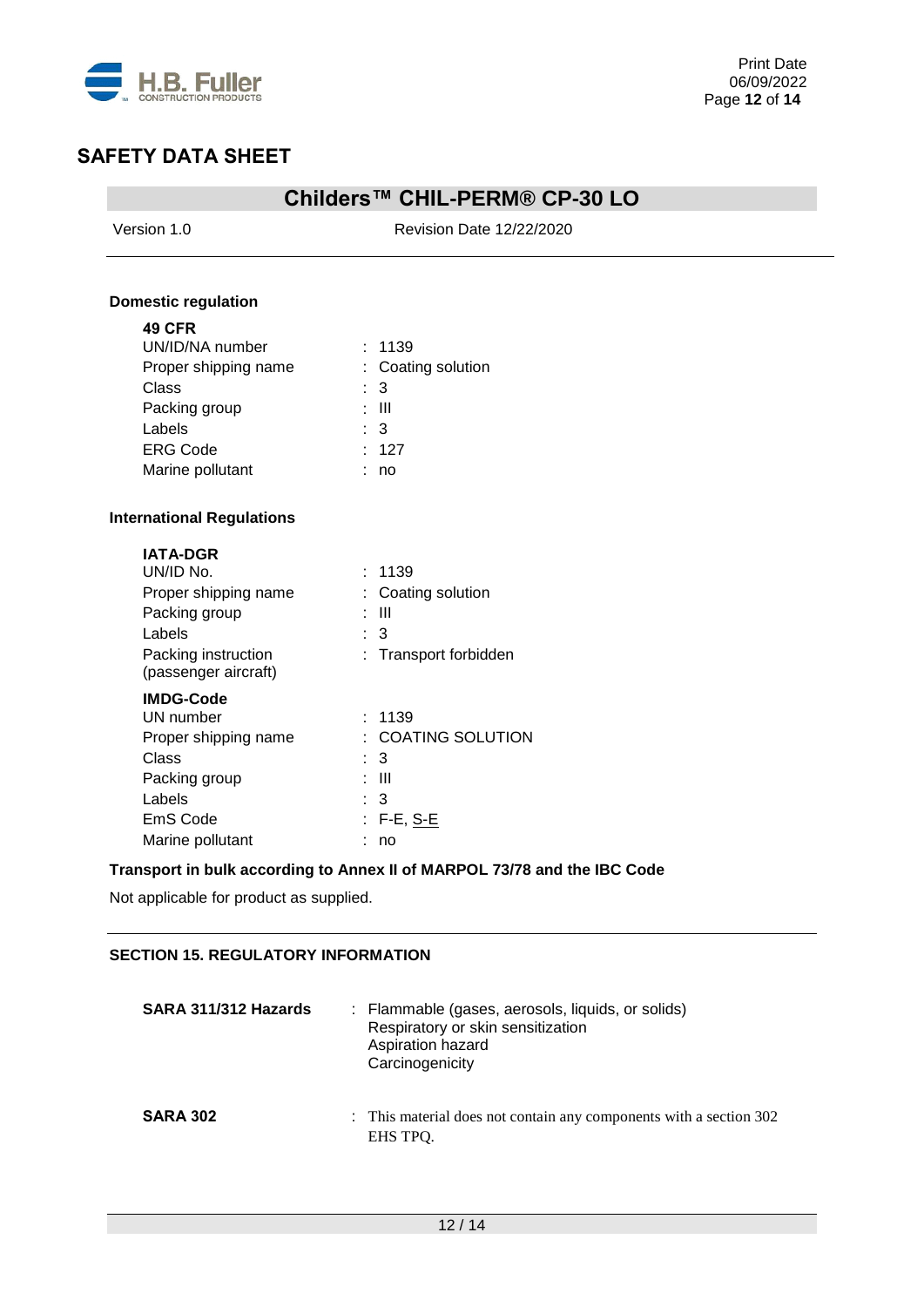

| Childers™ CHIL-PERM® CP-30 LO                                                                            |                             |                                                                                                                |                                 |  |
|----------------------------------------------------------------------------------------------------------|-----------------------------|----------------------------------------------------------------------------------------------------------------|---------------------------------|--|
| Version 1.0                                                                                              |                             | <b>Revision Date 12/22/2020</b>                                                                                |                                 |  |
|                                                                                                          |                             |                                                                                                                |                                 |  |
| <b>SARA 313</b>                                                                                          |                             | : The following components are subject to reporting levels established<br>by SARA Title III, Section 313:      |                                 |  |
|                                                                                                          |                             | 1,2,4-trimethylbenzene                                                                                         | $95 - 63 - 6$                   |  |
|                                                                                                          |                             | cumene                                                                                                         | 98-82-8                         |  |
|                                                                                                          |                             | ethylbenzene                                                                                                   | $100 - 41 - 4$                  |  |
|                                                                                                          |                             | naphthalene                                                                                                    | $91 - 20 - 3$                   |  |
| <b>Clean Air Act</b>                                                                                     |                             |                                                                                                                |                                 |  |
| The following chemical(s) are listed as HAP under the U.S. Clean Air Act, Section 112 (40 CFR<br>$61)$ : |                             |                                                                                                                |                                 |  |
| cumene                                                                                                   |                             |                                                                                                                | 98-82-8                         |  |
|                                                                                                          | diantimony trioxide         |                                                                                                                | 1309-64-4                       |  |
|                                                                                                          | ethylbenzene<br>naphthalene |                                                                                                                | $100 - 41 - 4$<br>$91 - 20 - 3$ |  |
| <b>US State Regulations</b>                                                                              |                             |                                                                                                                |                                 |  |
| <b>California Prop 65</b>                                                                                |                             | Please contact Supplier for more information.                                                                  |                                 |  |
| The ingredients of this product are reported in the following inventories:                               |                             |                                                                                                                |                                 |  |
| <b>TSCA</b>                                                                                              |                             | All substances listed as active on the TSCA inventory                                                          |                                 |  |
| <b>DSL</b>                                                                                               |                             | All components of this product are on the Canadian DSL                                                         |                                 |  |
| <b>AICS</b><br><b>ENCS</b>                                                                               |                             | On the inventory, or in compliance with the inventory<br>On the inventory, or in compliance with the inventory |                                 |  |
| <b>KECI</b>                                                                                              |                             | On the inventory, or in compliance with the inventory                                                          |                                 |  |
| <b>PICCS</b>                                                                                             |                             | On the inventory, or in compliance with the inventory                                                          |                                 |  |
| <b>IECSC</b>                                                                                             |                             | On the inventory, or in compliance with the inventory                                                          |                                 |  |
| Inventories LegendTSCA (USA), DSL (Canada), REACH(Europe), AICS (Australia), NZIoC                       |                             |                                                                                                                |                                 |  |
| (New Zealand), ENCS (Japan), KECI (Korea), PICCS (Philippines), IECSC (China), TWINV<br>(Taiwan)         |                             |                                                                                                                |                                 |  |
|                                                                                                          |                             |                                                                                                                |                                 |  |

### **SECTION 16. OTHER INFORMATION**

Prepared by: Global Regulatory Department - phone: 1-651-236-5842 - email: msds.request@hbfuller.com